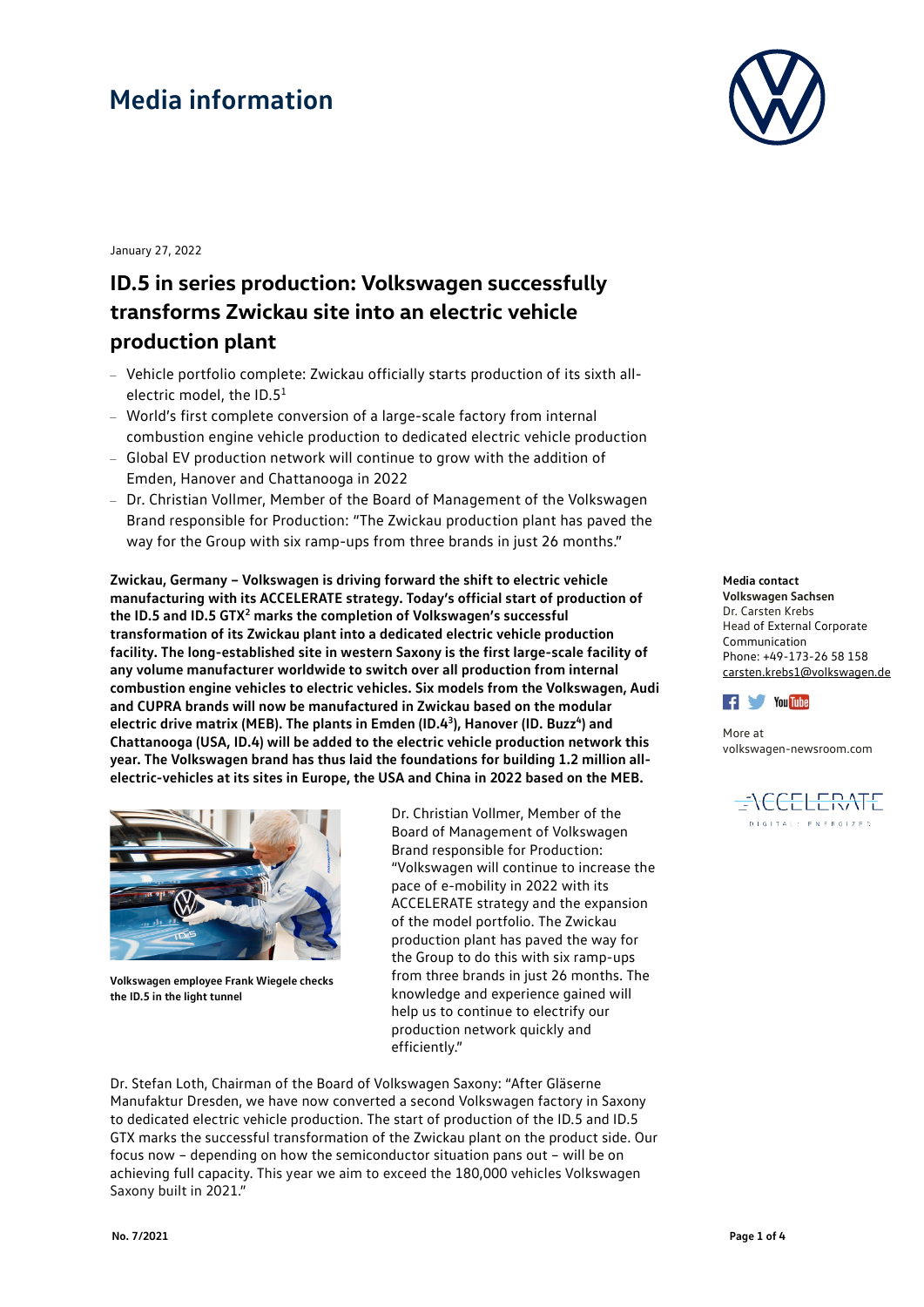

Jens Rothe, Chairman of the General Works Council at Volkswagen Saxony: "Switching over to electric vehicle production was exactly the right decision for the Zwickau plant. Demand for our models is booming, and our team's jobs will be safe for years to come. We are a trailblazer of change and have repaid the Group's trust in us. This is first and foremost a fantastic achievement by our workforce."

#### **An efficient digital model factory**

Since 2018, around 1.2 billion euros has been spent on converting the Zwickau plant from ICE vehicle production into a digital, flexible, highly efficient showcase factory for the manufacture of electric vehicles. Increasing use is being made of technology such as smart Industry 4.0 robots and driverless transportation systems that take components to the assembly line completely autonomously.

Close to 40 percent of the investment volume went into the enhancement and expansion of the body shop alone. This area's already high level of automation now reaches nearly 90 percent, and the number of state-of-the-art robots has risen from 1,200 to 1,625. Automation in the assembly line has also been almost doubled to 28 percent, and production ergonomics have improved significantly. Only jobs involving monotonous or physically strenuous work have been affected, such as working with one's hands above one's shoulders or overhead work.

In total, more than 50,000 square meters of new building space have been created, such as for the expansion of the press shop, which is where all shell body parts for the electric models are now pressed on site – saving 9,000 truck trips per year. Other major projects involved construction of a new logistics building as well as a battery sequencer, which is now the tallest building at the Zwickau site. The volume of investment for these three projects alone is around 115 million euros.

The transformation to electric vehicle production in Zwickau has created enduring, future-proof jobs. The some 9,000 permanent staff working at the site received training in the new technology as part of a major training initiative. For example, all employees attended information events on electric vehicles. A total of 3,000 production workers completed the training center's e-mobility program to prepare them for the new production requirements. By the end of 2020, the Zwickau team had put in a total of around 20,000 days of training.

#### **Models and production figures**

In Zwickau, six models from three brands will leave the production line – the Volkswagen ID.3<sup>5</sup>, ID.4 and ID.5 plus the Audi Q4 e-tron<sup>6</sup>, Q4 Sportback e-tron<sup>7</sup> and CUPRA Born<sup>8</sup>. The production capacity corresponds to an annual output of more than 300,000 vehicles, making the Zwickau plant currently the most efficient electric vehicle manufacturing facility in Europe.

#### **Green production**

With the models produced in Zwickau, Volkswagen only delivers vehicles to customers that are produced in a carbon-neutral manner throughout the entire supply and production chain. In the manufacturing process, carbon generation is avoided or reduced as far as possible – and any unavoidable emissions are offset through climate action.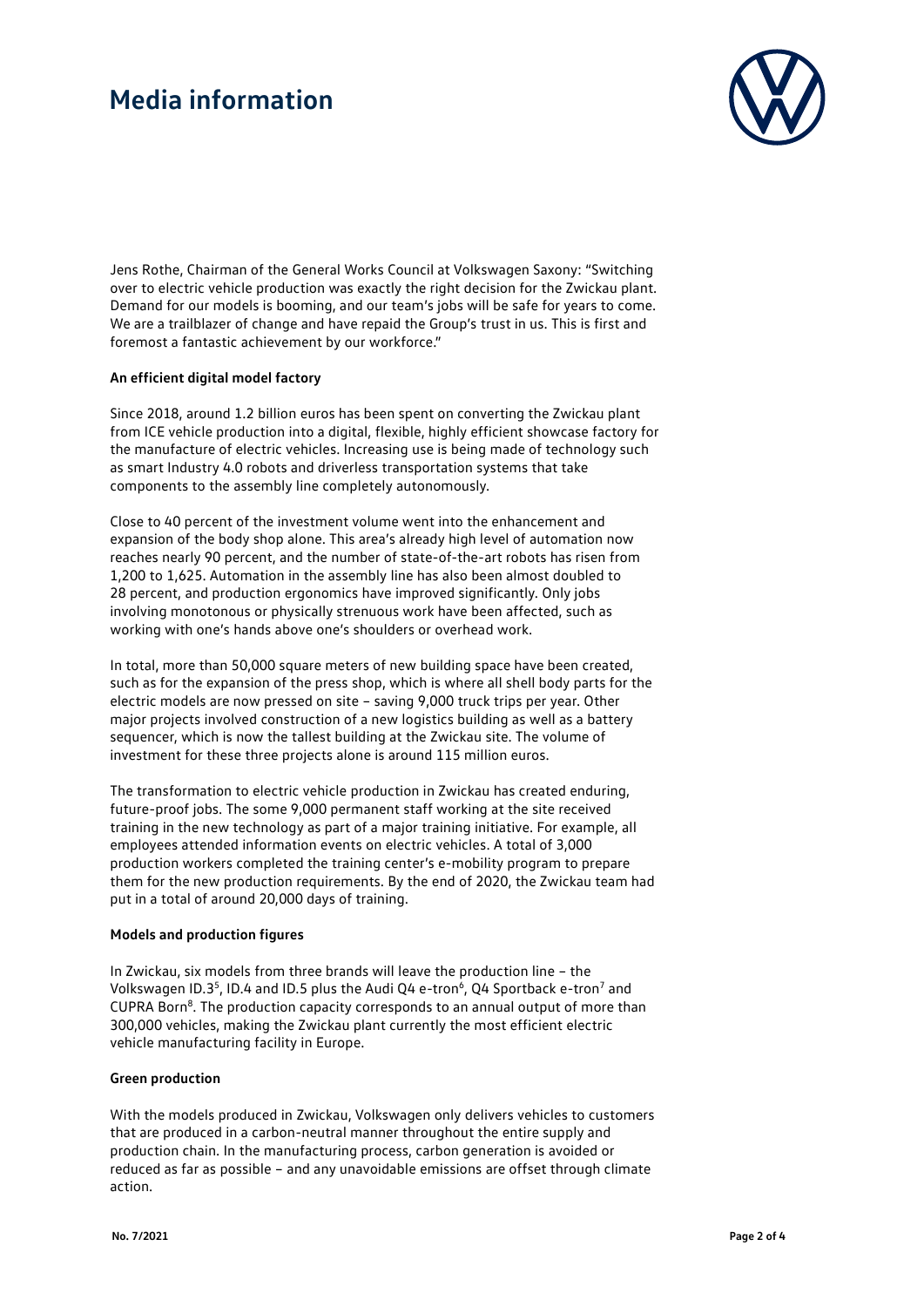

The carbon avoidance measures in manufacturing also extend to energy-intensive production of battery cells. Here, it was agreed that suppliers would use green electricity from renewable sources in cell production. The life-cycle assessment of electric vehicles can be improved further with this important tool.

At the Zwickau plant, the external power supply was switched over to 100 percent green electricity as early as 2017. Since production of the ID.3 began in November 2019, any remaining emissions from the site's highly efficient cogeneration unit and the entire upstream chain have been offset for all models manufactured in Zwickau through certified climate projects implemented in accordance with officially recognized standards.

#### **Target vision of the Volkswagen brand**

At the heart of the "Way to ZERO" decarbonization program is the brand's ACCELERATE strategy aimed at stepping up the pace of the electric offensive. Volkswagen intends to be net carbon neutral by 2050 at the latest. The interim target is to cut CO<sub>2</sub> emissions per vehicle by 40 percent in Europe by 2030 (baseline: 2018). The production, including supply chains, and operation of electric cars are to be made net carbon neutral.

Added to this is the systematic recycling of the high-voltage batteries from old electric vehicles. The goal is the full electrification of the new vehicle fleet. By 2030, at least 70 percent of all Volkswagen's unit sales in Europe will be all-electric vehicles – i.e. substantially more than one million vehicles. In North America and China, the share of electric vehicles in unit sales is expected to reach at least 50 percent. In addition, Volkswagen will be launching at least one new electric car each year.

Video: [ID.5 in series production: Volkswagen successfully transforms Zwickau site into](https://www.volkswagen-newsroom.com/en/videos-and-footage/official-start-of-production-id-5-and-id-5-gtx-in-zwickau-5989)  [an electric vehicle production plant](https://www.volkswagen-newsroom.com/en/videos-and-footage/official-start-of-production-id-5-and-id-5-gtx-in-zwickau-5989)

<sup>1)</sup> ID. 5 - combined energy consumption in kWh/100 km: 16.2 (NEDC); CO<sub>2</sub> emissions in g/km: 0; efficiency rating: A+++.

 $^{2}$ ) ID.5 GTX – combined power consumption in kWh/100 km: 17.1 (NEDC); combined CO₂ emissions in g/km: 0; efficiency class A+++.

 $3$ ) ID. 4 - combined energy consumption in kWh/100 km: 16.3-15.6 (NEDC); CO<sub>2</sub> emissions in g/km: 0; efficiency rating: A+++.

 $4$ ) ID. Buzz – the vehicle is not yet offered for sale.

 $5$  ID. 3 - combined energy consumption in kWh/100 km: 14.0–13.7 (NEDC); CO<sub>2</sub> emissions in g/km: 0; efficiency rating: A+++.

<sup>6)</sup> Audi Q4 e-tron – combined energy consumption in kWh/100 km:  $18.2 - 15.8$  (NEDC): CO2 emissions in g/km: 0; efficiency rating: A+++.

 $7)$  Audi Q4 Sportback e-tron – combined energy consumption in kWh/100 km: 17.9– 15.6 (NEDC), CO2 emissions in g/km: 0; efficiency rating: A+++.

 $8$ ) CUPRA Born – combined energy consumption in kWh/100 km: 16.8 (NEDC); CO<sub>2</sub> emissions in g/km: 0; efficiency rating: A+++.